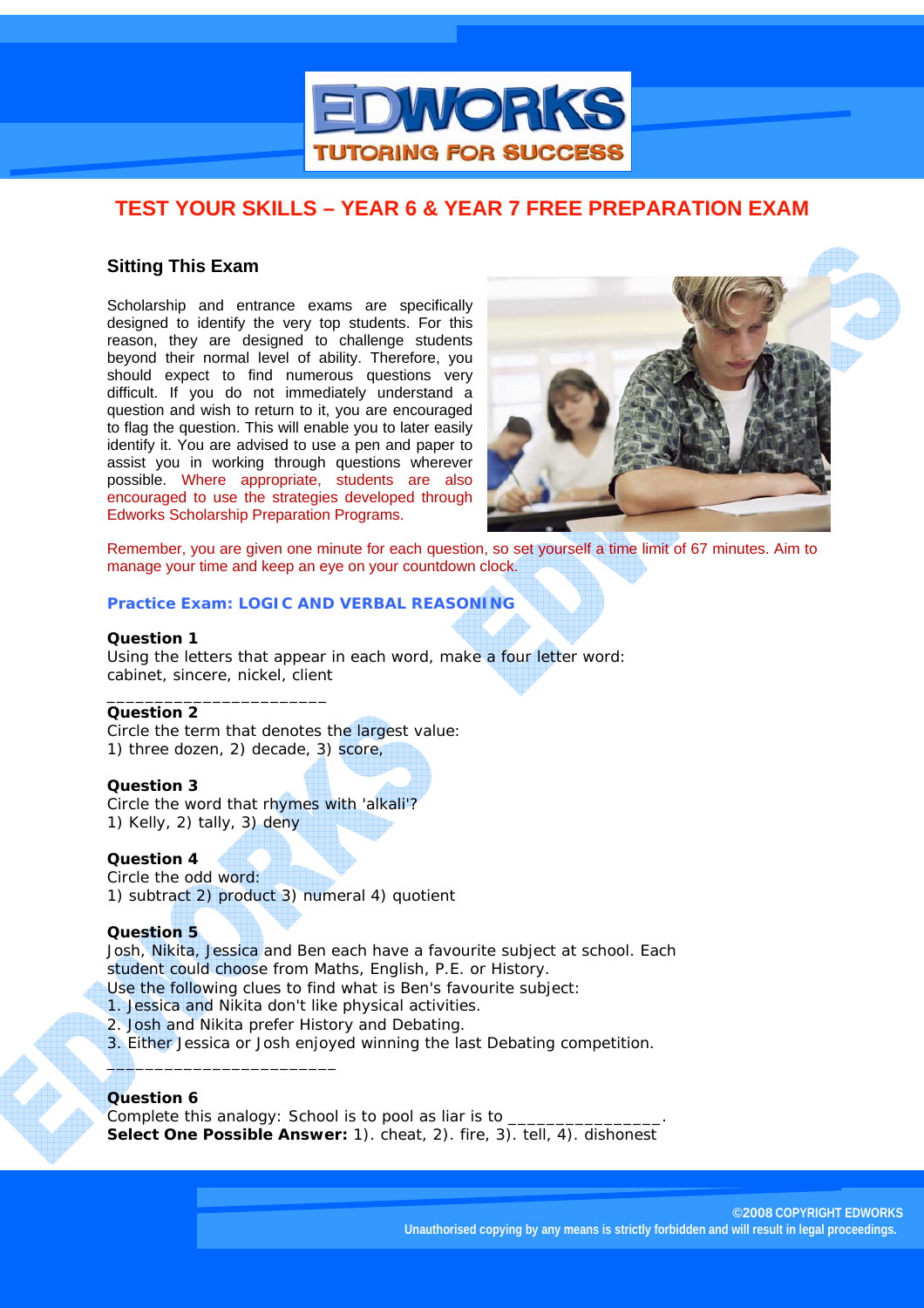

**Question 7**  What word has a similar meaning to 'zealous'. **Select One Possible Answer:** 1). eager, 2). envious, 3). extremist, 4). jealous

#### **Question 8**

Rearrange the following digits to make the smallest possible number: 0,7,2,8,5.

#### **Question 9**

\_\_\_\_\_\_\_\_\_\_\_\_\_\_\_\_\_\_\_\_\_\_\_

Complete the analogy: Paediatrics is to young as \_\_\_\_\_\_\_\_\_\_\_\_\_\_\_\_\_\_\_\_\_\_ is to old. **Select One Possible Answer:** 1). doctor, 2). geriatrics, 3). medicine, 4). historic

#### **Question 10**

Unscramble the letters 's,l,e,p,h,a,s' to make a word that means 'unfortunate'.

\_\_\_\_\_\_\_\_\_\_\_\_\_\_\_\_\_\_\_\_\_\_\_\_\_\_\_\_\_\_\_\_\_\_\_\_\_\_\_\_\_\_\_\_\_\_\_\_\_\_\_\_\_\_\_\_

#### **Question 11**

Circle which word comes third alphabetically: 1). figurative, 2). figurine, 3). fighting, 4). figured

#### **Question 12**

A group of peacocks is known as a: **Select One Possible Answer:**1). flock, 2). gaggle, 3). pride, 4). peahens

#### **Question 13**

Which word has a similar meaning to 'novelty'? **Select One Possible Answer:** 1). new, 2). game, 3). livable, 4). humorous

\_\_\_\_\_\_\_\_\_\_\_\_\_\_\_\_\_\_\_\_\_\_\_\_\_\_\_\_\_\_\_\_\_\_\_\_\_\_\_\_\_\_\_\_\_\_\_\_\_\_\_\_\_\_\_\_\_\_

#### **Question 14**

Unjumble the words to form a properly structured sentence: car neutral the put the motorist into

#### **Question 15**

Orange is to juicer as coffee bean is to **Select One Possible Answer:** 1). condensor, 2). percolator, 3). grinder, 4). espresso

#### **Question 16**

Which definition best explains the proverb, 'The early bird catches the worm'. **Select One Possible Answer:** 

- 1). It is best to start as early as possible to take full advantage of a situation.
- 2). Being punctual is not useful, if you are a worm.
- 3). Birds are always the first creatures to wake in the morning.

#### **Question 17**

Complete the word in the sentence: The computer net\_\_\_\_\_\_\_\_ covered the whole office.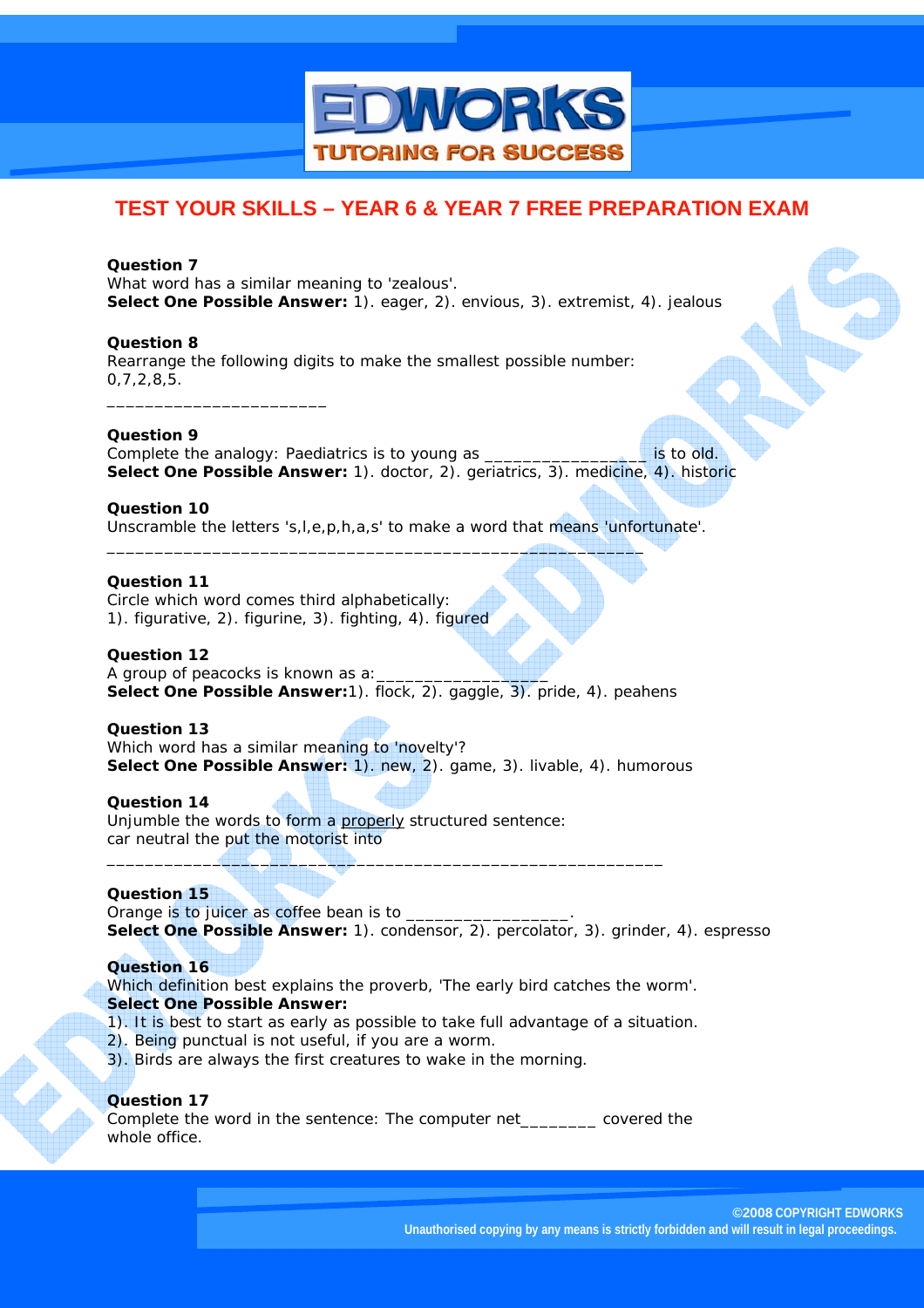

#### **Question 18**

What is the meaning of the word 'proximity' in the sentence: The proximity of the park to the lake allowed many people to visit.

**Select One Possible Answer:** 1). closeness, 2). volume, 3). space, 4). distance

#### **Question 19**

What word does not mean the same as 'give'? **Select One Possible Answer:** 

- 1). transfer
- 2). present
- 3). provide
- 4). capture

#### **Question 20**

Which definition best describes the proverb, 'A stitch in time saves nine'. **Select One Possible Answer:** 

- 1). When sewing, it is better to stitch one at a time.
- 2). If you sew nine stitches at once, it will save you time.
- 3). Both A and B.
- 4). It is better to do a task when it first arises, than wait till it becomes more of a chore.

#### **Question 21**

What is closest in meaning to the word 'solitude'? **Select One Possible Answer:** 1). secluded, 2). patience, 3). provide, 4). capture

#### **Question 22**

What piece of furniture can be found in the sentence: Holidays at the cabin etched memories into her mind that would last a lifetime.

#### **Question 23**

Which numerals complete the following sequence: XI, XVIII, \_\_\_\_\_\_\_, XXXV, XLV. **Select One Possible Answer:** 1). IXV, 2). XXVI, 3). XIV, 4). XXIV

#### **Question 24**

Which definition best describes the proverb, 'Variety is the spice of life.' **Select One Possible Answer:** 

- 1). You need to have spices in your cooking and life.
- 2). Change and variety makes life more interesting.
- 3). If you don't have variety in your life, you won't have any spice.

#### **Question 25**

Quintet is to five as \_\_\_\_\_\_\_\_\_\_\_\_\_\_\_ is to four.

#### **Select One Possible Answer:**

\_\_\_\_\_\_\_\_\_\_\_\_\_\_\_\_\_\_\_\_\_\_\_\_\_\_\_\_\_\_

- 1). quadrant,
- 2). quartz,
- 3). quartet,
- 4). quadruplet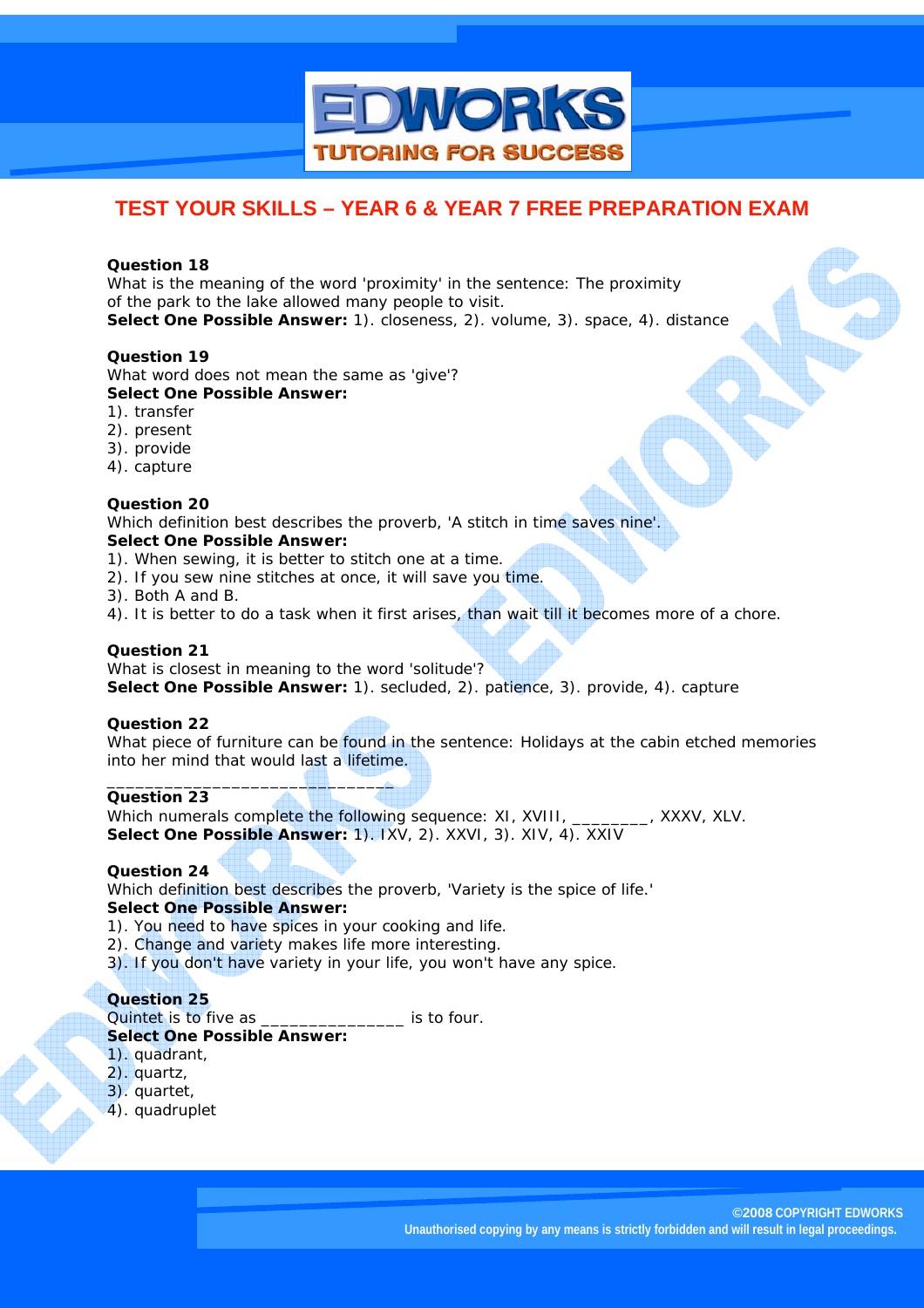

#### **Question 26**

VI is to six as XXI is to **Select One Possible Answer:** 1). 11, 2). 21, 3). 29, 4). 19 Correct Answer: 2). 21

#### **Practice Exam: MATHS**

#### **Question 1**

A cyclist traveled at 20km per hour for an hour and a half. A jogger ran at 15km per hour for the first hour, then dropped back to 5km per hour for the next 3 hours. In relation to the jogger, the cyclist rode:

#### **Select One Possible Answer:**

- 1). a third as far
- 2). twice as far
- 3). one and a half times further

\_\_\_\_\_\_\_\_\_\_\_\_\_\_\_\_\_\_\_\_\_\_\_

\_\_\_\_\_\_\_\_\_\_\_\_\_\_\_\_\_\_\_\_\_\_\_

- 4). the same distance
- 5). both 1 and 3

#### **Question 2**

What is 20% of an hour, expressed in minutes?

#### **Question 3**

How many tenths are there in the sum of: 2.29, 1.2 and 3.4?

#### **Question 4**

Share 60 into the ratio of 6:4

#### **Select One Possible Answer:**

- 1). 60, 40,
- 2). 36, 24,
- 3). 10, 4

#### **Question 5**

To settle an argument, Andy tossed a coin 50 times. How many times would you expect him to see the tails side?

#### **Select One Possible Answer:**

- 1). 49 times,
- 2). 36 times
- 3). 10 times
- 4). 25 times

#### **Question 6**

At what temperature would you expect to see water boiling? **Select One Possible Answer:** 

- 1). 99c,
- 2). 102c,
- 3). -1c,
- 4). 50c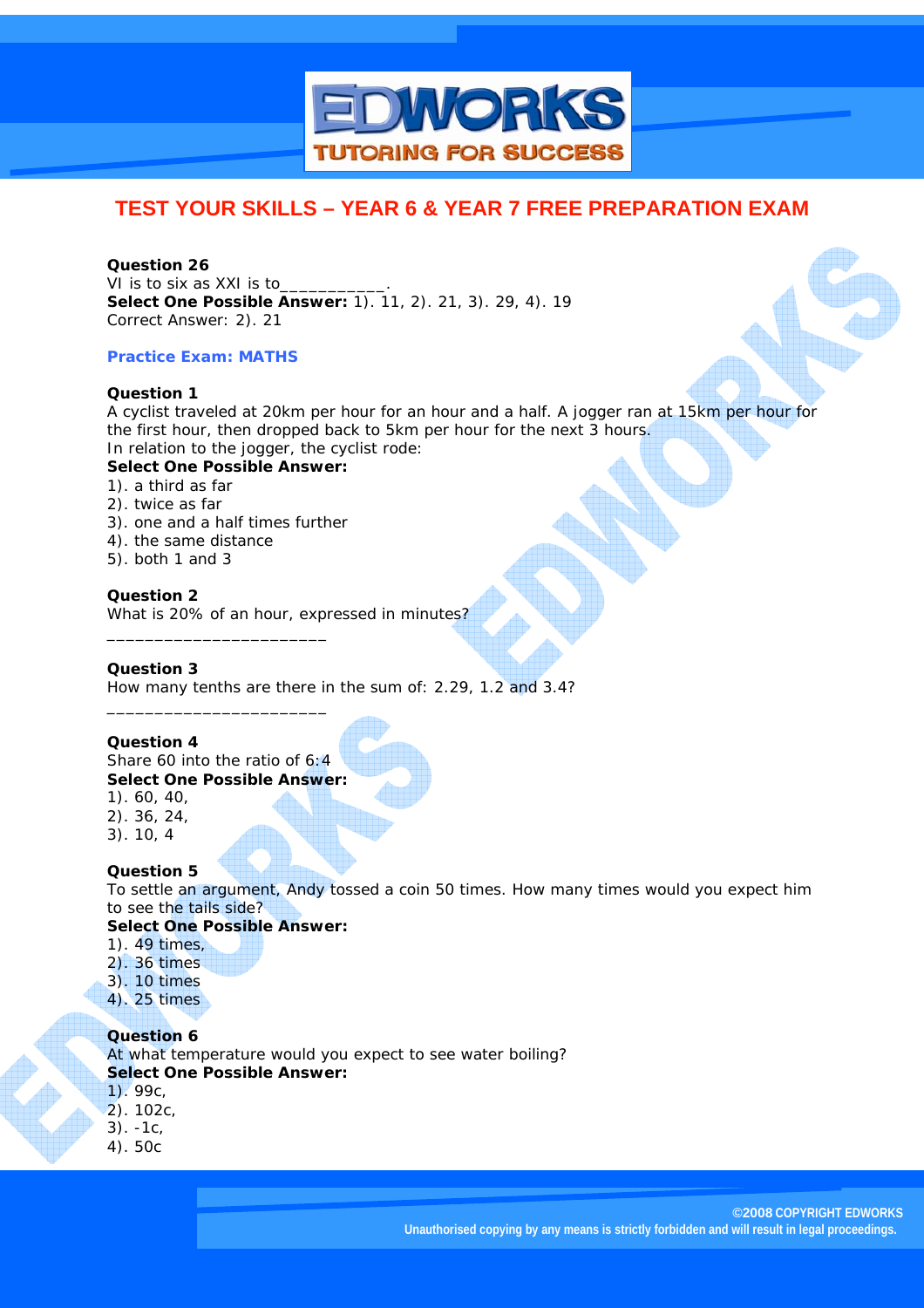

#### **Question 7**

The area of a rectangle is 64 square metres. What would a side of a square with the same area measure?

**Select One Possible Answer:** 

- 1). 14m
- 2). 8m
- 3). 32m
- 4). 16m

#### **Question 8**

 $\overline{\phantom{a}}$  , where  $\overline{\phantom{a}}$  , where  $\overline{\phantom{a}}$  , where  $\overline{\phantom{a}}$ 

\_\_\_\_\_\_\_\_\_\_\_\_\_\_\_

Which is the odd number: 42, 36, 18, 52, 54?

#### **Question 9**

What is the area of the triangle in square centimeters?

40cm

#### **Question 10**  What is the product of 9 and 6? **Select One Possible Answer:**

1). 54, 2). 15, 3). 3, 4). 1.5

60cm

#### **Question 11**

Danielle had to take medicine three times a day, at 10ml doses each time. On what day would her medicine bottle be empty, if it originally contained 100ml? **Select One Possible Answer:** 1). third day, 2). fifth day, 3). fourth day, 4). second day

#### **Question 12**

What is the quotient of 42 and 6? **Select One Possible Answer:** 

- 1). 7,
- 2). 48,
- 3). 36 4). 252
- 

**Question 13**  Sam scored 28/40 on a maths test. What is his score as a percentage? **Select One Possible Answer:** 

- 1). 70%,
- 2). 62%,
- 3). 75%
- 4). 56%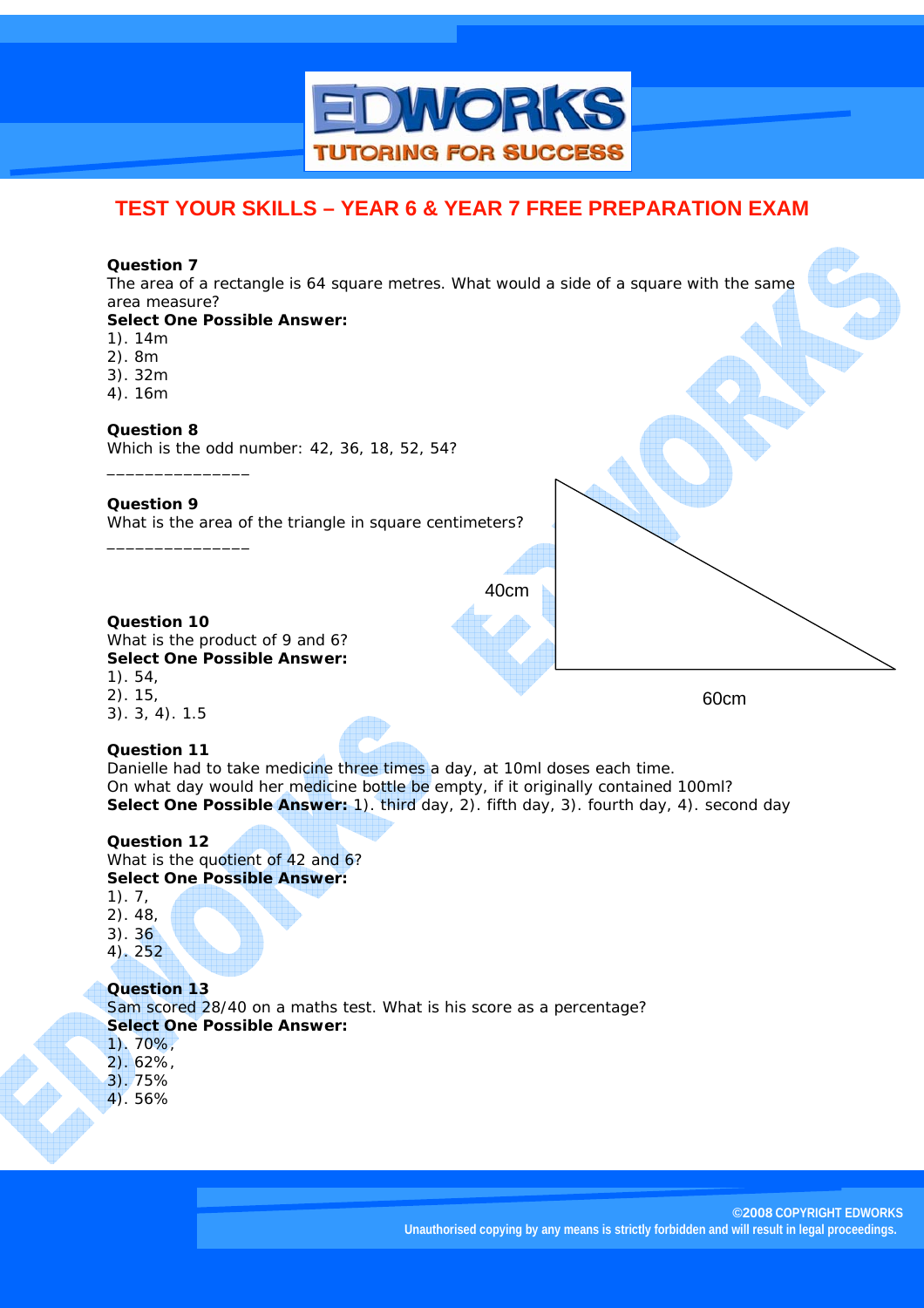

**Question 14** 

Write 2/5 as a decimal.

**Select One Possible Answer:** 

\_\_\_\_\_\_\_\_\_\_\_\_\_\_\_\_\_\_\_\_\_\_\_

1). 0.25

2). 2.5

3). 4.0

4). 0.4

**Question 15**  What two numbers have the sum of 18 and the product of 72?

**Additional Maths: These questions contain graphs and tables. You may need to scan down below the question to view all of the Possible Answers.** 

## **The next question refers to the following information and graph:**

Sounds are measured in decibels. In hearing tests, sounds are played into a person's ears. This person's hearing is compared with what the 'average' person can hear. If a sound cannot be heard, it is said that person has a hearing loss. If a sound has to be played at 10 decibels above the average before it can be heard, then the person is said to have a hearing loss of 10 decibels. Most people suffer hearing loss as they grow older.



**CIRCLE THE CORRECT ANSWER. Question 16**  During which five year period does the greatest hearing loss occur? A. Between 25 and 30 C. Between 50 and 55 B. Between 45 and 50 D. Between 55 and 60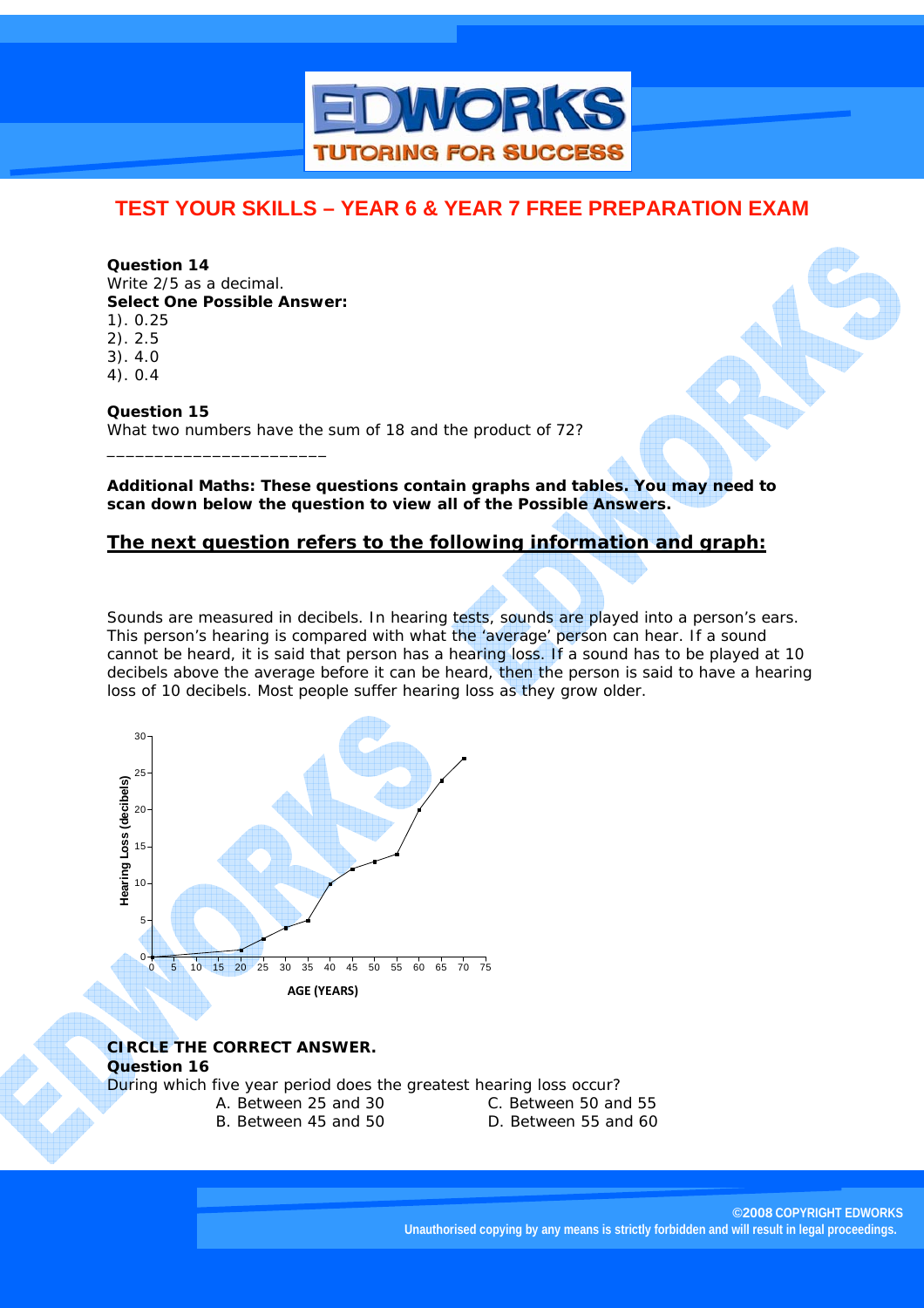## **WORKS TUTORING FOR SUCCESS**

## **TEST YOUR SKILLS – YEAR 6 & YEAR 7 FREE PREPARATION EXAM**

## **The next 3 questions refer to the following information and table:**

Tim was measuring the amount of time needed to move a block of wood over a number of surfaces. He measured the amount of time (in seconds) four times for each surface.

| <b>TIME (SECONDS)</b> |                |                |         |                |  |  |  |  |
|-----------------------|----------------|----------------|---------|----------------|--|--|--|--|
| <b>Surface</b>        | <b>Trial 1</b> | <b>Trial 2</b> | Trial 3 | <b>Trial 4</b> |  |  |  |  |
|                       |                |                |         |                |  |  |  |  |
| Concrete              | 20             | 22             | 20      | 18             |  |  |  |  |
| Newspaper             |                | 8              |         |                |  |  |  |  |
| <b>Vinyl tiles</b>    |                |                |         | 5              |  |  |  |  |
| Sandpaper             | 34             | 32             | 36      | 34             |  |  |  |  |
| Grass                 | 16             | 18             |         | 19             |  |  |  |  |

### **CIRCLE THE CORRECT ANSWER.**

#### **Question 17**

What was the average amount of time (in seconds) needed to move the block of wood over the concrete surface?

| A. 10s | C.15s  |
|--------|--------|
| B. 12s | D. 20s |

#### **Question 18**

Which surface was it easiest to move the block of wood over?

- A. Concrete C. Vinyl tiles B. Sandpaper **D.** Newspaper
	-

**Question 19** 

Which surface was it hardest to move the block of wood over?

- A. Concrete C. Vinyl tiles
	- B. Sandpaper D. Newspaper

di la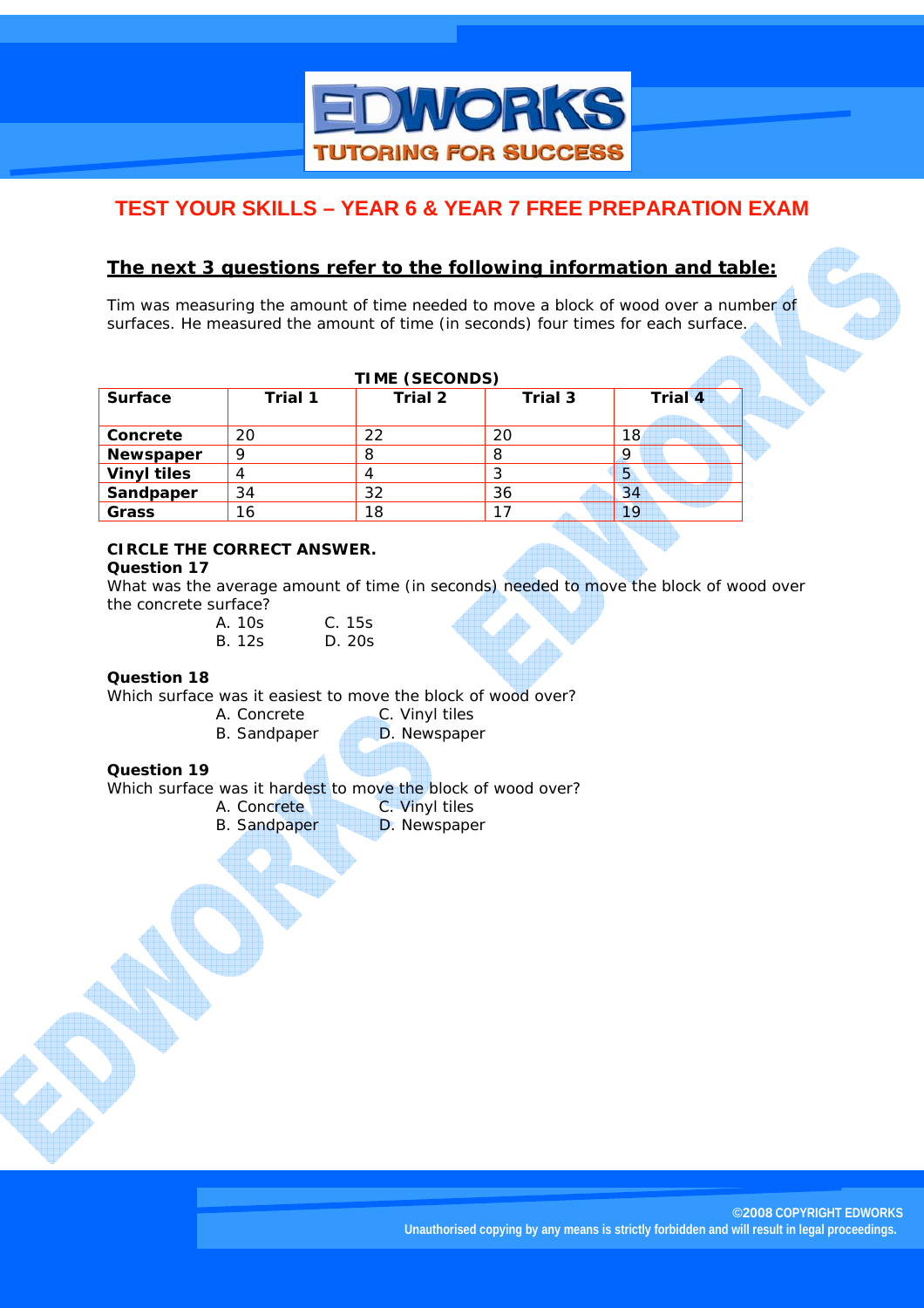# **UTORING FOR SUCCESS**

**DWORKS** 

## **TEST YOUR SKILLS – YEAR 6 & YEAR 7 FREE PREPARATION EXAM**

### **The next question is related to the following information:**

A particular species of insect lives in areas with few trees and feeds on grasses. When possible this insect species also feeds on crops, and takes shelter in the few small bushes available. This species can breed under most environmental conditions and has few natural predators.



#### **CIRCLE THE CORRECT ANSWER. Question 20**

Based on the evidence in the graph above, you would expect this insect to be found? A. In a very cold environment

- B. In a relatively warm environment
- C. In an environment with average temperatures 35°C or higher
- D. In a relatively cool environment

## **The next 2 questions refer to the following information:**

Two experiments were conducted on the influence of temperature on the movement of flies. In each experiment 100 flies were placed in a container of air which was gradually heated and then cooled. The number of flies moving at each temperature is shown in the tables below.

Experiment 1 – Temperature range 0°C to 50°C

| <b>Temp</b>   | ັ | $\sim$<br>◢<br>U | 20           | 30 | 35      | 40 | 45              | 50 | 45 | 40 | マド<br>ັບ | 30 | 20 | ◡ |  |
|---------------|---|------------------|--------------|----|---------|----|-----------------|----|----|----|----------|----|----|---|--|
| No.           | ັ | O                | $4^{\prime}$ | 64 | ~-<br>ີ | 84 | $\sqrt{2}$<br>5 | ◡  | ∼  | ∼  |          | ັ  |    | ∼ |  |
| <b>Moving</b> |   |                  |              |    |         |    |                 |    |    |    |          |    |    |   |  |

Experiment 2 – Temperature range 0°C to 45°C

| emp                | ັ | C   | 20                         | 30 | マド<br>ບປ | 40       | 45     | 40 | マド<br>ັບ | 30                            | $\sim$<br>∠◡ | 10<br>$\cdot$ C |   |
|--------------------|---|-----|----------------------------|----|----------|----------|--------|----|----------|-------------------------------|--------------|-----------------|---|
| No.                | ັ | - 1 | $\sim$ $\rightarrow$<br>ັ້ | 66 | 98       | - R<br>ັ | а<br>4 | 68 | →        | $\overline{\phantom{a}}$<br>◡ | $\sim$<br>_  |                 | J |
| <b>Moving</b><br>- |   |     |                            |    |          |          |        |    |          |                               |              |                 |   |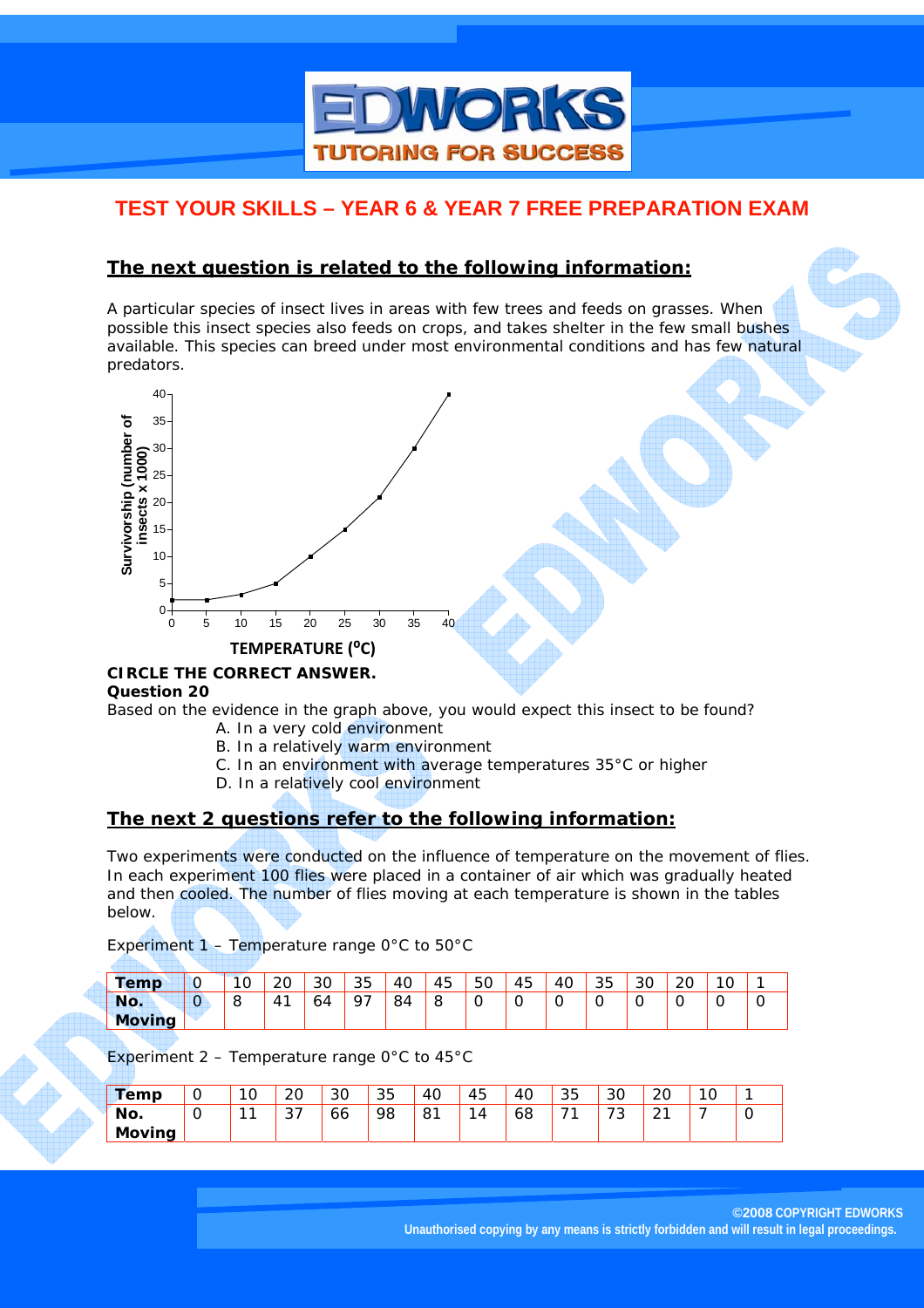## **DWORK UTORING FOR SUCCE**

## **TEST YOUR SKILLS – YEAR 6 & YEAR 7 FREE PREPARATION EXAM**

#### **CIRCLE THE CORRECT ANSWER.**

#### **Question 21**

It is reasonable to conclude that at the beginning of each experiment at 0°C

- A. Most flies were dead
- B. Most flies were not moving
- C. No flies were moving but they were all alive
- D. No flies were moving and a few may have been dead

#### **Question 22**

In Experiment 2 it is reasonable to conclude that between temperatures of 40°C to 45°C most flies:

- A. Enter a coma from which none recover
- B. Enter a coma from which, later, all will recover
- C. Enter a coma from which, later, most will recover
- D. Enter a coma from which, later, only a few will recover

### **The next 3 questions refer to the following information:**

The effect of temperature on the rate of heartbeat of several individuals of *Daphnia* (a small freshwater crustacean approximately 2mm long) was investigated by counting the number of beats per minute at temperature intervals of 10°C. The results for four of these animals over a temperature range from 0°C to 50°C are shown in the table below.

Effect of temperature on heartbeat rate of Daphnia

| <b>DAPHNIA</b>          |    | TEMPERATURES(°C) |    |     |     |    |  |  |  |  |
|-------------------------|----|------------------|----|-----|-----|----|--|--|--|--|
|                         |    | 10               | 20 | 30  | 40  | 50 |  |  |  |  |
| $\overline{\mathsf{A}}$ | 32 | 46               | 83 | 152 | 202 | 48 |  |  |  |  |
| - B                     | 31 | 39               | 50 | 61  | 65  |    |  |  |  |  |
| l C                     | 29 | 40               | 78 | 150 | 210 |    |  |  |  |  |
|                         | 36 | 39               | 89 | 42  | 195 | 58 |  |  |  |  |

#### **CIRCLE THE CORRECT ANSWER. Question 23**

Daphnia were

| Daphnia were most active at? |                 |
|------------------------------|-----------------|
| A. $20^{\circ}$ C            | $C.40^{\circ}C$ |
| B. 30 <sup>°</sup> C         | D. 50°C.        |

#### **Question 24**

What is the range over which the heartbeat rate varies at 20°C?

- 
- A. 6 beats per minute C. 11 beats per minute
- B. 39 beats per minute D. 28 beats per minute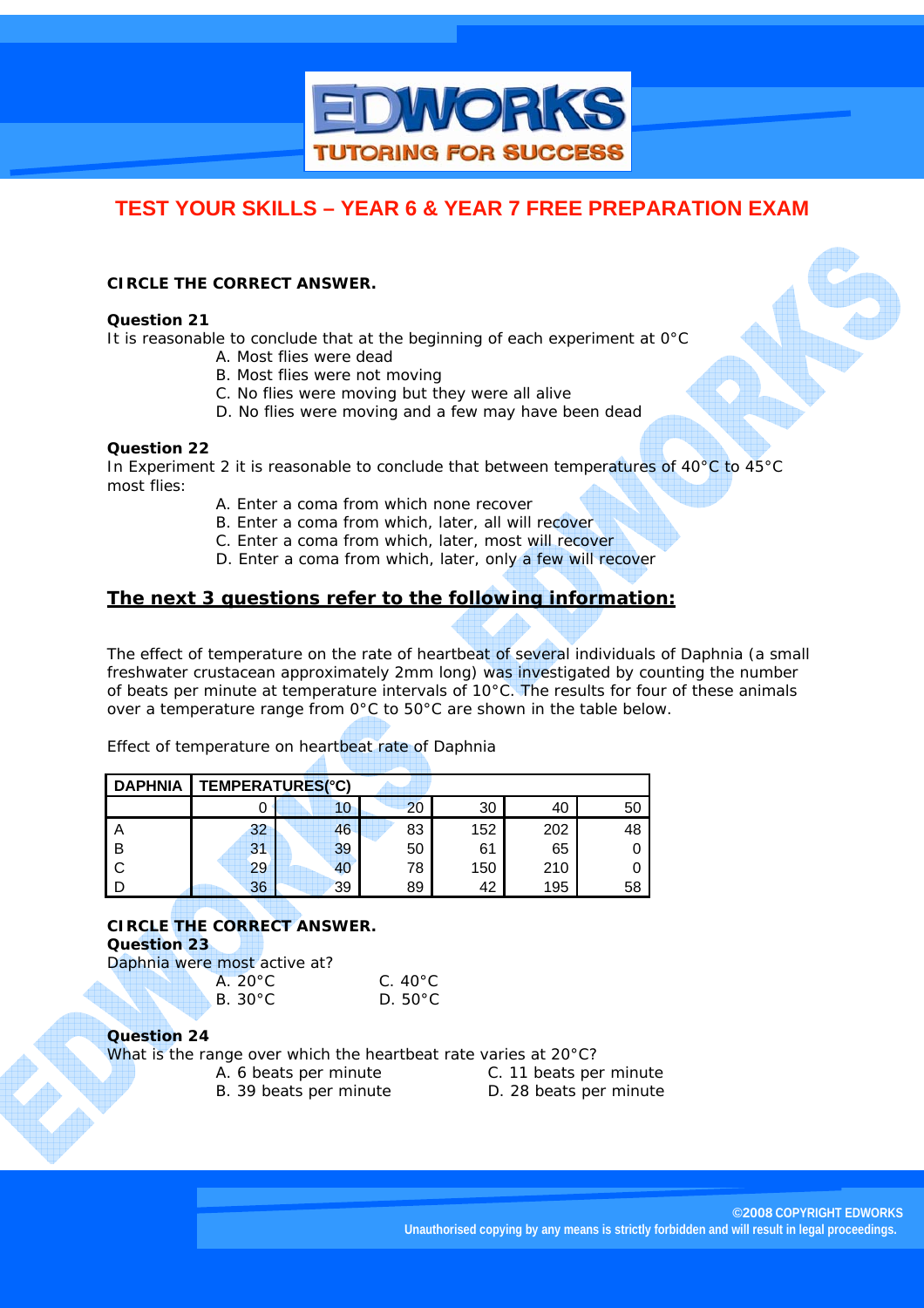

#### **Question 25**

At which temperature was the greatest variation in heartbeat rate?

| A. $50^{\circ}$ C. | C. $30^{\circ}$ C |
|--------------------|-------------------|
| B. $40^{\circ}$ C  | D. $20^{\circ}$ C |

### **The next 2 questions refer to the following information:**

The shapes below are either round or triangular, white or shaded, and with or without arrows.

In the example, Shape E is round, shaded and without arrows, while Shape F is triangular, white and with arrows.





Shape F Shape E

#### **CIRCLE THE CORRECT ANSWER.**

In the following questions determine how many of the shapes fit the descriptions.

#### **Question 26**

If this shape is white, then it is triangular; if it is shaded then it is round or triangular

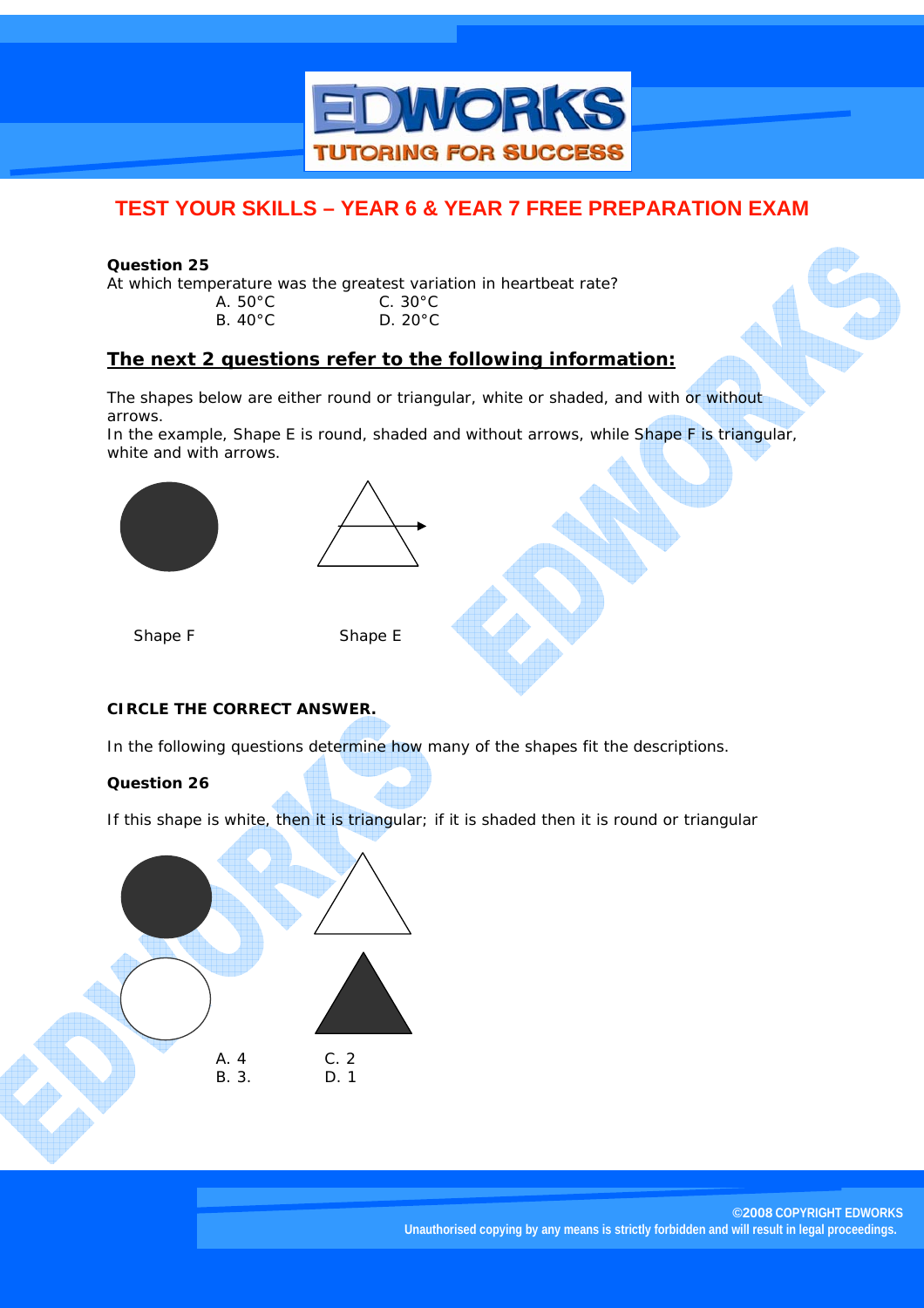

#### **Question 27**

The shape is shaded, or it has arrows, or it is shaded and has arrows.



## **The next 2 questions refer to the following information:**

In an environment not limited by space or food, a population (number of individuals) of bacteria grows on the sides of a fish tank according to the following graph.

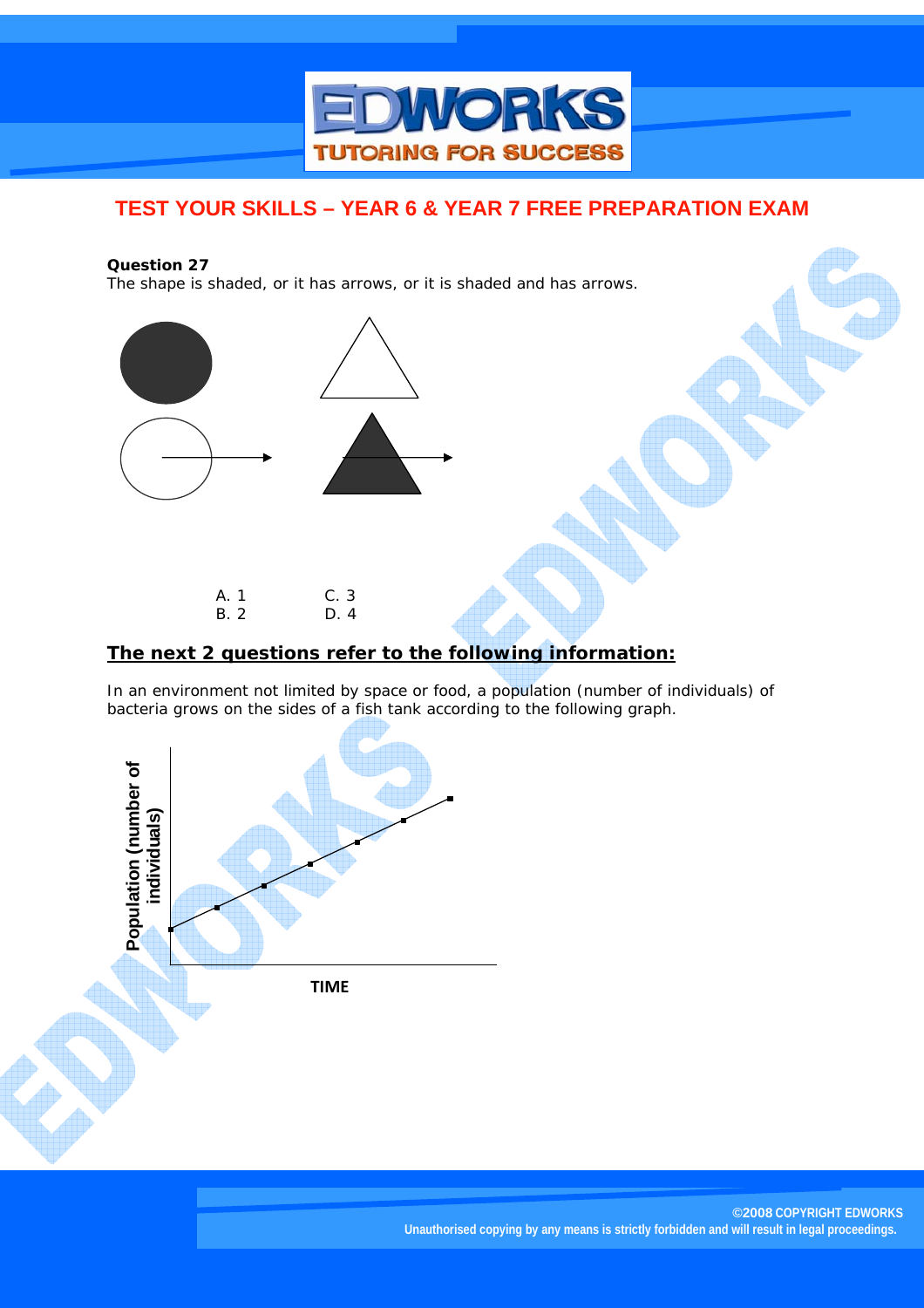

#### **Question 28**

In a fish tank of limited size and food availability the population's growth changes.

1) Which graph indicates that there is no more space on the sides of the tank for the bacteria to grow?



#### **Question 29**

Which graph best represents that the conditions in the tank suddenly changed and caused the population of bacteria to be destroyed?

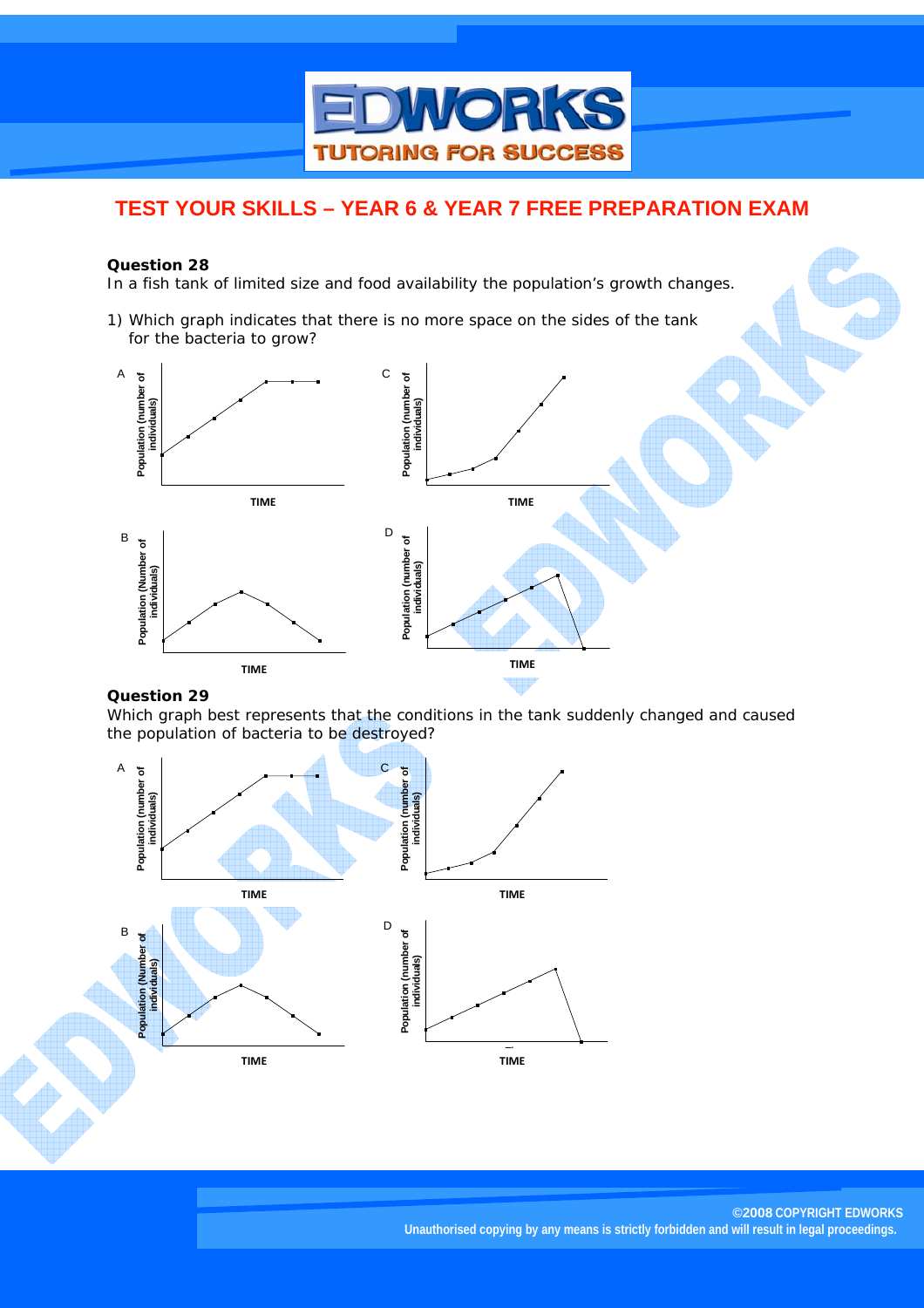## DWORK **UTORING FOR SUCCE**

## **TEST YOUR SKILLS – YEAR 6 & YEAR 7 FREE PREPARATION EXAM**

## **The next question refers to the following information:**

The table below shows the results of two plant species placed in sunlight and electric light at different temperatures and for different lengths of time.

The volume of oxygen released was measured.

| Plant         | <b>Type of Light</b> | <b>Total volume</b><br>of oxygen<br>released<br>(ml) | Temperature<br>$(^{\circ}C)$ | <b>Time in Days</b> |
|---------------|----------------------|------------------------------------------------------|------------------------------|---------------------|
| <b>Barley</b> | Sunlight             | 400                                                  | 20                           | 5                   |
| <b>Barley</b> | Electric             | 1000                                                 | 22                           | 11                  |
| Geranium      | Sunlight             | 550                                                  | 22                           | 5                   |
| Geranium      | Electric             | 300                                                  | 22                           | 5                   |

## **CIRCLE THE CORRECT ANSWER.**

#### **Question 30**

From these results it can be concluded

- A. Barley plants grow quicker than geranium plants
- B. Geranium plants grow quicker than barley plants
- C. Over the same period of time, geraniums release more oxygen when in sunlight
- D. Over the same period of time, barley releases more oxygen when in electric light

## **The next question refers to the following information:**

Endotherms or 'warm blooded' animals such as humans and other mammals, are animals that can control their own body temperature. That is, they generate their body heat from within their own bodies, and their body heat remains relatively constant. Ectotherms are known as 'cold blooded' animals such as lizards and snakes. These animals rely on external sources of heat, such as the sun, to raise and lower their body temperature.

The graph below shows the relationship between the internal body temperature and the external environmental temperature.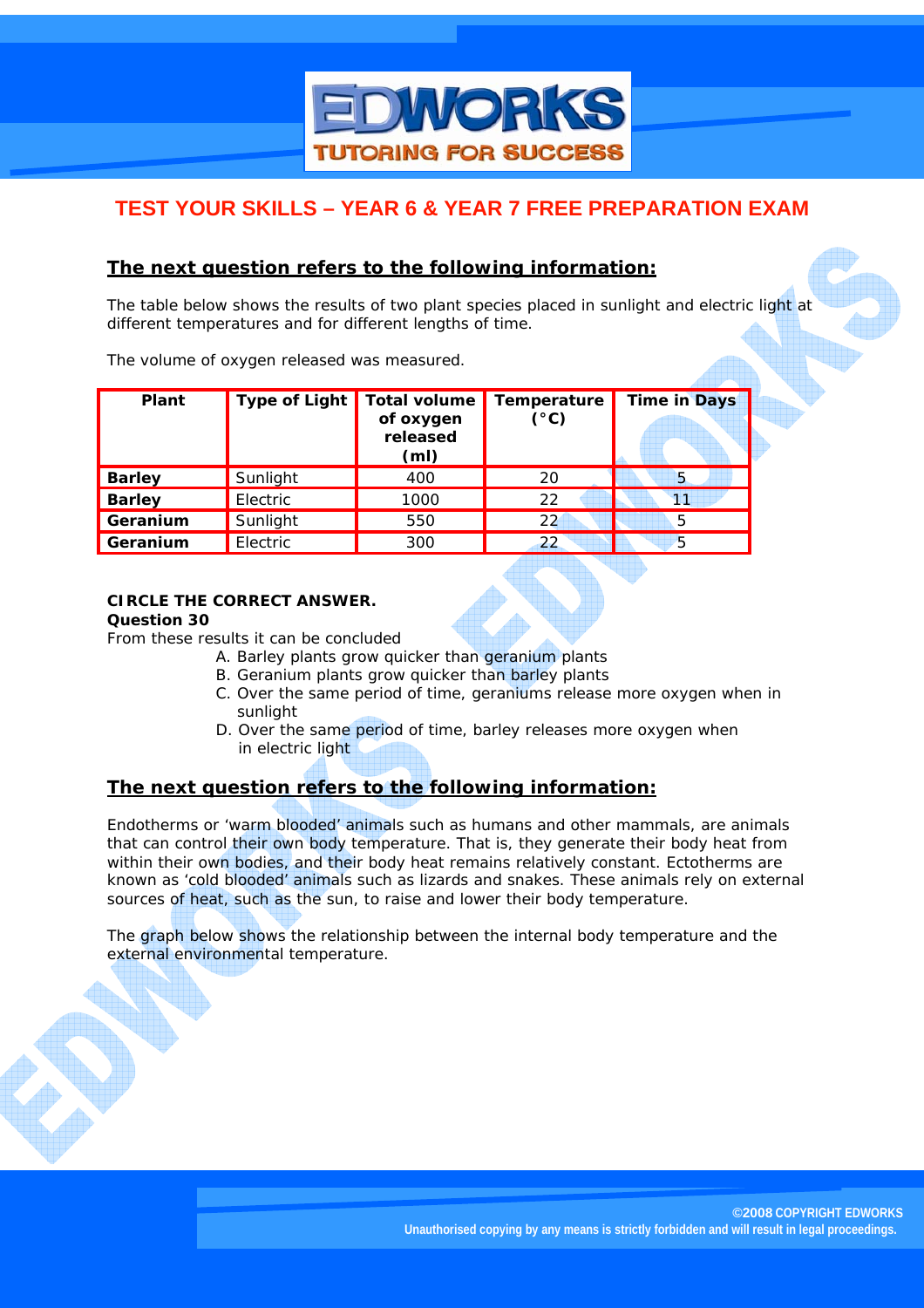## **WORKS TUTORING FOR SUCCESS**

## **TEST YOUR SKILLS – YEAR 6 & YEAR 7 FREE PREPARATION EXAM**



B. Animal 2 D. Animal 4

## **The next 2 questions refer to the following information:**

The local supermarket found out which types of soap powders people bought for washing clothes. The manager drew up a bar graph for the sales in one week.



#### **CIRCLE THE CORRECT ANSWER. Question 32**

- What is the approximate difference in amount of soap powder packets sold between the most popular brand and the least popular brand?
	- A. 50 packets C. 250 packets
	- B. 100 packets D. 150 packets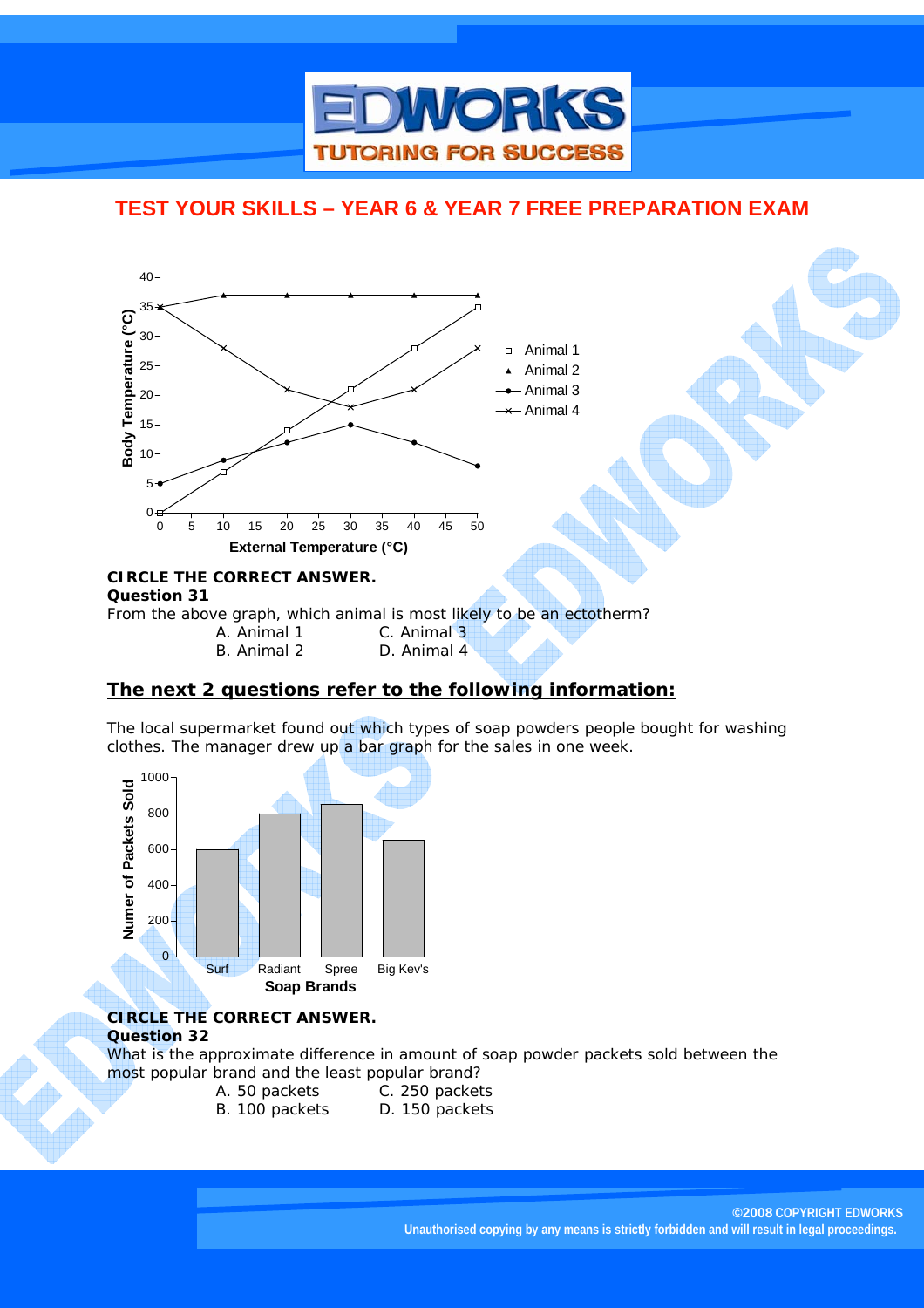

The manager then wanted to see which soap brand was the best value for money. Surf retailed for \$6.99 for 200g, Radiant retailed for \$5.99 for 200, Spree retailed for \$4.99 for 150g and Big Kev's retailed for \$5.99 for 150g.

#### **Question 33**

Which soap powder is the best value for money? A. Surf C. Spree B. Radiant D. Big Kev's

#### **Practice Exam: COMPREHENSION**

The excerpt is taken from Banjo Patersons' famous poem, "The Bushfire". The following questions are multiple choice. Please answer by selecting the relevant letter that corresponds with your answer.

#### **The Bushfire - by Banjo Paterson First Published in The Bulletin, 12th June 1886. The Bushfire, An Allegory. By A. B. "Banjo" Paterson.**

And there the fire was flaming bright, For miles and miles it spread, And many a sheep and horse and cow Were numbered with the dead The super came to meet Old Bill, And this is what he said:

"No use, to try to beat it out, 'Twill dry you up like toast, I've done as much as man can do, Although I never boast; I think you'd better chuck it up, And let the jumbucks roast."

Then Bill said just two words: "You're sacked," And pitches off his coat, And wrenches down a blue gum bough And clears his manly throat,

And into it like threshing wheat Right sturdily he smote. And beat the blazing grass until His shirt was dripping wet; And all the people watched him there To see what luck he'd get,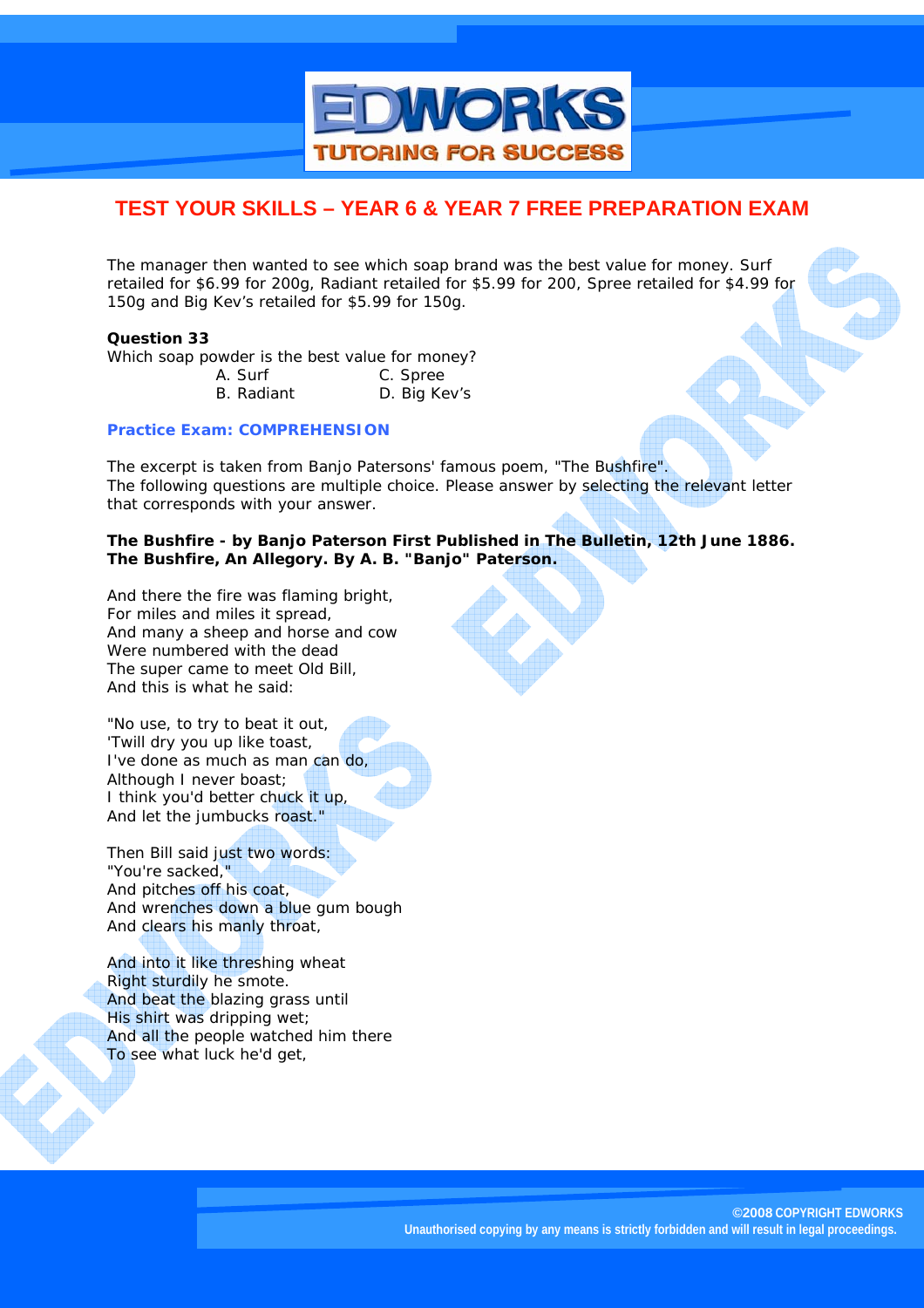

"Gosh! don't he make the cinders fly, "And, Golly, don't he sweat!" But though they worked like Trojans all, The fire still went ahead So far as you could see around, The very skies were red,

Sometimes the flames would start afresh, Just where they thought it dead. His men, too, quarreled 'mongst themselves And some coves gave it best And some said, "Light a fire in front, And burn from east to west" –

But Bill he still kept sloggin' in, And never took no rest.

#### **Question 1**

Why would they let the jumbucks roast? **Select One Possible Answer:** 

1). 'The super' had done all he could to stop the fire and did not want his employees to dry out or become dehydrated.

2). It would be better to let a few sheep die from the fire than have his employees and friends die fighting the fire.

3). To ensure that they would not have to cook dinner after spending all day fighting the fires.

#### **Question 2**

Why did 'Old Bill' sack 'the super'? **Select One Possible Answer:** 

1). 'The super' was trying to stop 'Old Bill' from fighting the fire and risking his own life. 2). 'The super' was not working hard enough to prevent the fire spreading and was a bad influence on the other workers around him.

3). 'The super' was trying to beat 'Old Bill' in containing the fire, so that he would seem a hero to the other workers.

4). As 'Old Bill' was 'the super's' boss, he needed to make sure the 'the super' did not beat him.

#### **Question 3**

What was the purpose of 'And beat the blazing grass until His shirt was dripping wet;'?

#### **Select One Possible Answer:**

1). Beating the burning grass would cause the fire to extinguish.

2). By beating the grass and causing his shirt to become wet, he could continue to fight the fire for longer without suffering from heat stress and exhaustion.

3). He wanted those around him to be impressed by how hard he worked to stop the fire.